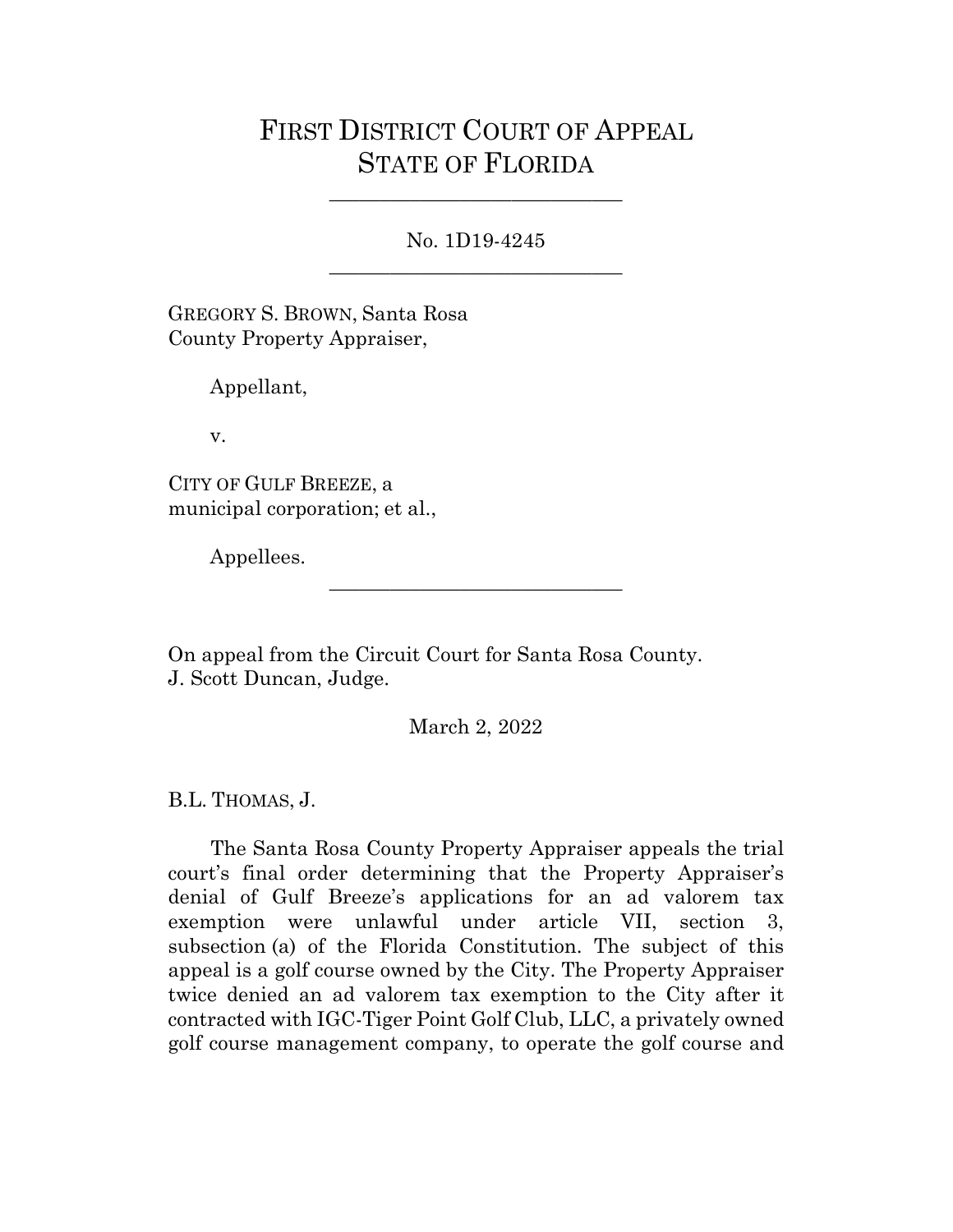related facilities.<sup>[1](#page-1-0)</sup> The City challenged the first denial before the Santa Rosa County Value Adjustment Board, which agreed with the City and certified the property as exempt. The Property Appraiser then sought appellate review (via suit) in the trial court pursuant to section 194.036, Florida Statutes. The City sued directly in circuit court to challenge the second denial. The two cases were consolidated, and the trial court ultimately granted summary judgment against the Property Appraiser.

In 2012, the City acquired the property to treat and dispose of sewage and wastewater and to provide storm water retention for surrounding subdivisions. The City also used the property for recreational purposes. The City owns the golf course, driving range, and clubhouse facilities, which include a bar, restaurant, and pro shop. The City operated the golf course and clubhouse until September 2015. The Property Appraiser approved the City's applications for ad valorem tax exemptions from 2012 to 2015.

After losing large sums of money operating the golf course and related facilities, the City entered an agreement with Tiger Point in October of 2015. The City retained ownership of the property and continued to use it for wastewater treatment, but Tiger Point was to manage the day-to-day operations of the golf course and facilities. Under the agreement, Tiger Point was required to operate the property as a "18-hole championship golf course" and had to maintain and operate the property in a "first-class manner." Tiger Point's duties under the agreement included paying all costs and expenses for operations and maintenance of the property; maintaining and repairing all City-owned fixtures, equipment, and furnishings on the property; replacing and paying for any damaged City-owned fixtures, equipment, or furnishings within forty-eight hours; providing and maintaining all necessary signage; entering and performing all third-party contracts; resolving guest complaints; selecting, hiring, training, paying, and supervising all personnel; assuming all of the City's operating

<span id="page-1-0"></span><sup>1</sup> IGC-Tiger Point Golf Club, LLC, is a wholly owned subsidiary of Integrity Golf Company, LLC. This opinion refers to IGC-Tiger Point Golf Club, LLC, the "Contractor" under the agreement, as "Tiger Point."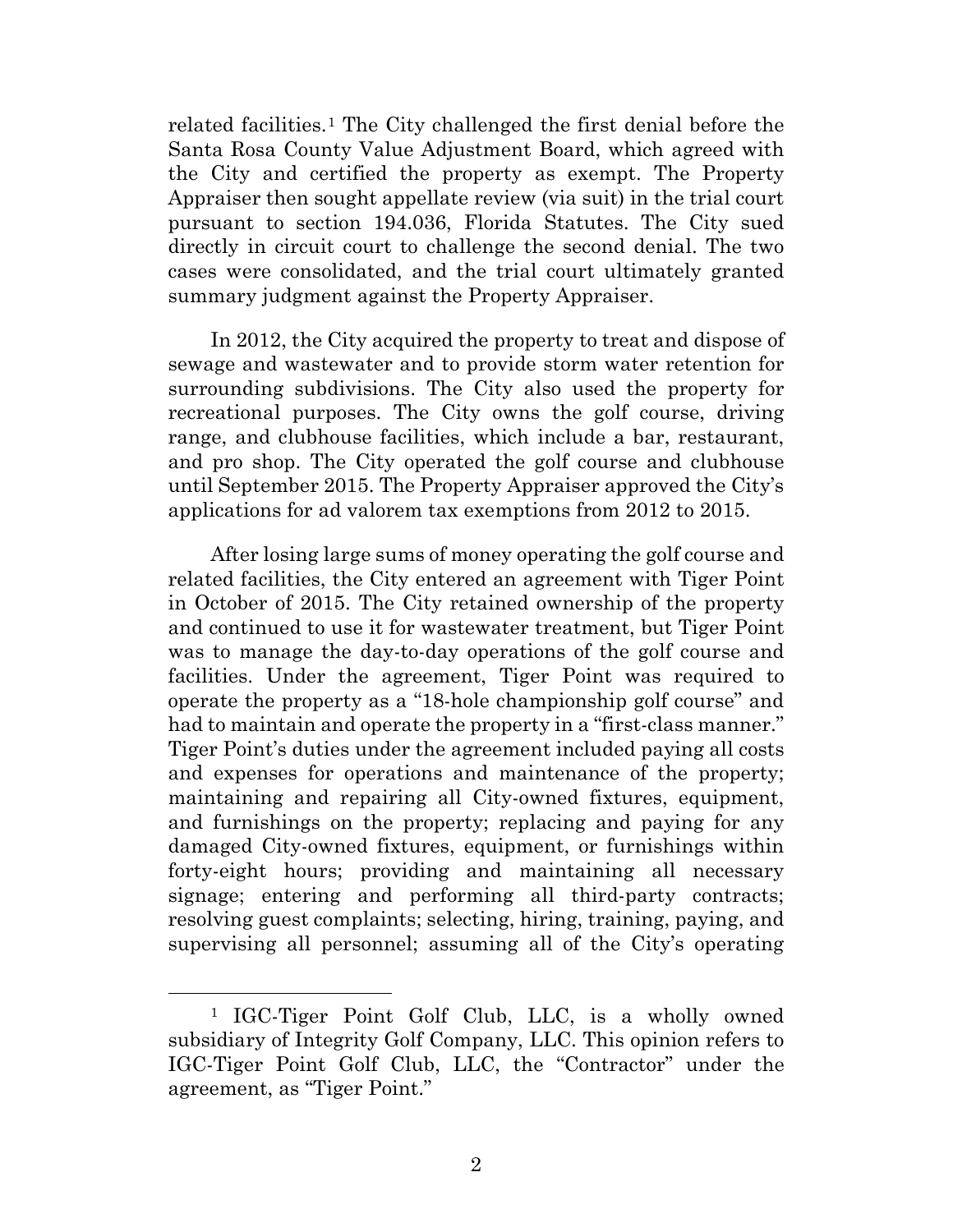agreements with respect to the property at no cost or expense to the City; paying for the initial capital improvements to the property; performing all food and beverage operations, including obtaining a liquor license; securing and maintaining all specified insurance; paying and maintaining all utilities; and paying and discharging all taxes, *including ad valorem taxes*. Tiger Point also had to assume the City's defense and indemnify the City for *any*  claims related to future taxes and assessments, including *ad valorem tax assessments and claims*. The City retained the right to sell the property. But Tiger Point had the right of first refusal of any third-party bona fide offer to purchase the property. As compensation, Tiger Point was entitled to retain any profits generated from the golf course and related facilities after paying the City an annual fee.[2](#page-2-0)

In 2016, the City applied for an ad valorem tax exemption, which the Property Appraiser partially denied because it found that the City's agreement with Tiger Point was a lease. The City challenged the denial by petitioning the Value Adjustment Board. The Board granted the City's petition and appointed a special

<span id="page-2-0"></span><sup>2</sup> The annual fee was the greater of a flat dollar amount or a specified percentage of the gross revenue the golf course generated during the fiscal year. If the golf course generated less than \$2,500,000 during the fiscal year, then Tiger Point would pay the City the greater of \$100,000 or 5% of the gross revenue realized that fiscal year. This payment structure would only last for the first three years of the agreement. After that, if the golf course generated less than \$2,500,000 during a fiscal year, then Tiger point would pay the City the greater of \$100,000 or 7% of the gross revenue realized that fiscal year. If the golf course generated \$2,500,000 or more during a fiscal year, then Tiger Point paid the City the greater of \$100,000 or 7% of the gross revenue realized that fiscal year. Again, this payment structure would only last for the first three years. After that, if the golf course generated \$2,500,000 or more during a fiscal year, then Tiger point would pay the City the greater of \$100,000 or 9% of the gross revenue realized that fiscal year. The initial term of the agreement was seven years. The agreement could be extended for two additional five-year terms.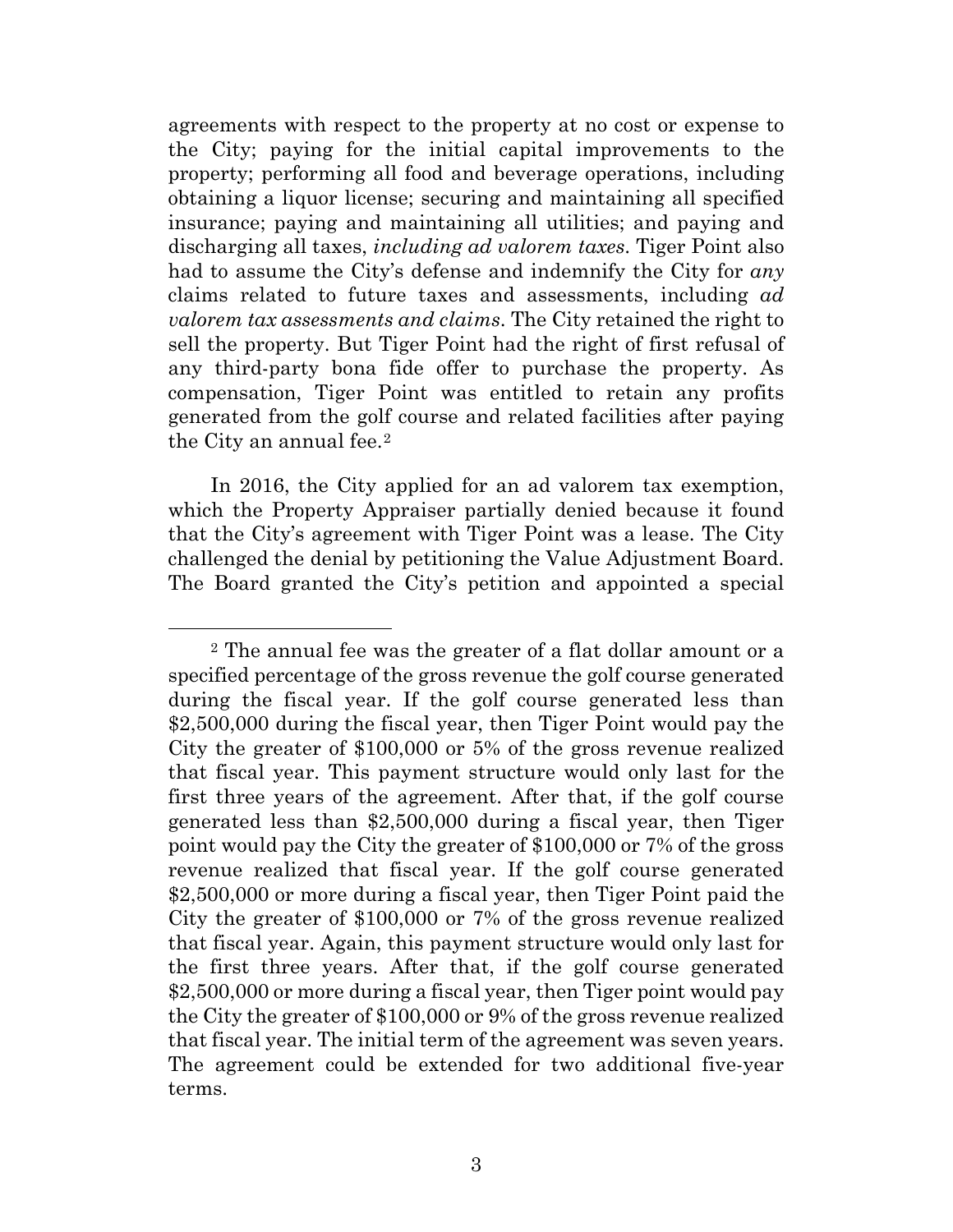magistrate who conducted a hearing on the matter. The special magistrate determined that the agreement was not a lease and issued a decision in the City's favor.

In early 2017, the Property Appraiser filed a complaint in the trial court "appealing" the special magistrate's decision.[3](#page-3-0) The Property Appraiser alleged that the City and Tiger Point's agreement was a lease and asked the trial court to set aside the Board's decision. While the action was pending, the Property Appraiser denied the City's 2017 application for an ad valorem tax exemption asserting that the City leased the property to Tiger Point and that the property was not used exclusively for a municipal or public purpose.[4](#page-3-1) The City then moved for partial summary judgment asking the trial court to uphold the Board's decision and find that the City and Tiger Point's agreement was not a lease. The trial court granted the City's motion for partial summary judgment finding that the agreement was not a lease, leaving one count from the Property Appraiser's initial complaint at issue.

The City later filed an action in circuit court challenging the Property Appraiser's denial of the City's 2017 application for an ad valorem tax exemption. The two cases were consolidated.

The City moved for final summary judgment. In its final judgment, the trial court granted the City's motion and incorporated its prior order granting the City's motion for partial summary judgment. The trial court found that the Property Appraiser's proffered reasons for denying the City's 2017 application were legally insufficient, and it voided the City's 2016

<span id="page-3-0"></span><sup>3</sup> While section 194.036, Florida Statutes, refers to the process of challenging a Value Adjustment Board's decision in circuit court as an "appeal," the supreme court has stated that this process is an original action, not an appeal. *Crossings at Fleming Island Cmty. Dev. Dist. v. Echeverri*, 991 So. 2d 793, 801 n.6 (Fla. 2008)

<span id="page-3-1"></span><sup>4</sup> The Property Appraiser cited other bases for denying the City's application, but they are not relevant to this appeal.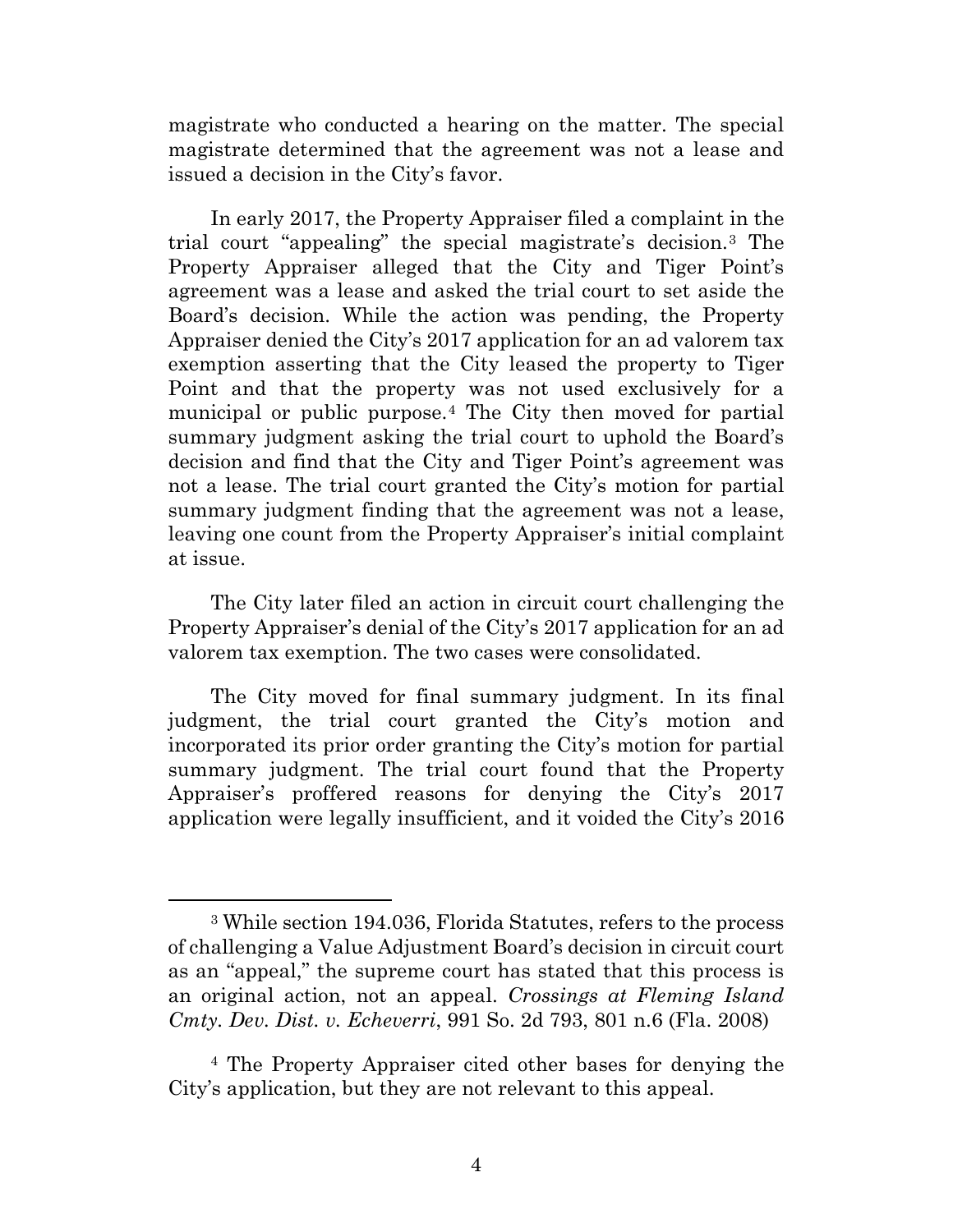and 2017 tax bills. The Property Appraiser now appeals the final order.

We review questions of constitutional law de novo. *Treasure Coast Marina, LC v. City of Fort Pierce*, 219 So. 3d 793, 795 (Fla. 2017). Likewise, we review a trial court's ruling on a motion for summary judgment de novo. *City of Gainesville v. Crapo*, 953 So. 2d 557, 561 (Fla. 1st DCA 2007).

Under the Florida Constitution, "[a]ll property owned by a municipality and *used exclusively by it for municipal or public purposes* shall be exempt from taxation." Art. VII, § 3(a), Fla. Const. (emphasis added). "[T]his constitutional provision is selfexecuting, [and it] does not require legislative authorization to activate the exemption . . . ." *Crapo*, 953 So. 2d at 561. It is a broad exemption, but it applies only when the "municipal property is used by the municipality that owns it" for a municipal or public purpose. *Page v. City of Fernandina Beach*, 714 So. 2d 1070, 1073 (Fla. 1st DCA 1998).

Municipal or public purposes include "activities . . . essential to the health, morals, safety, and general welfare of the people within the municipality." *Fla. Dep't of Rev. v. City of Gainesville*, 918 So. 2d 250, 264 (Fla. 2005).[5](#page-4-0) This definition distinguishes traditional municipal functions, which are presumptively tax exempt, from functions historically provided by the private sector, which are not. *Treasure Coast Marina*, *LC*, 219 So. 3d at 797–99.

Neither party contests that providing recreational activities constitutes a public purpose. The Property Appraiser recognized this when it previously approved the City's ad valorem tax exemption application. Both this Court and the supreme court have noted that providing parks and recreation constitutes a traditional municipal function. *See id.* at 798, 798 n.4 (citing with

<span id="page-4-0"></span><sup>5</sup> Because article VII, section 3, subsection (a) is selfexecuting, the statutory definition of a governmental, municipal, or public purpose or function found in section 196.012(6), Florida Statutes, does not control our analysis of whether the property is exempt under the Florida Constitution. *City of Gainesville*, 918 So. 2d at 256–57.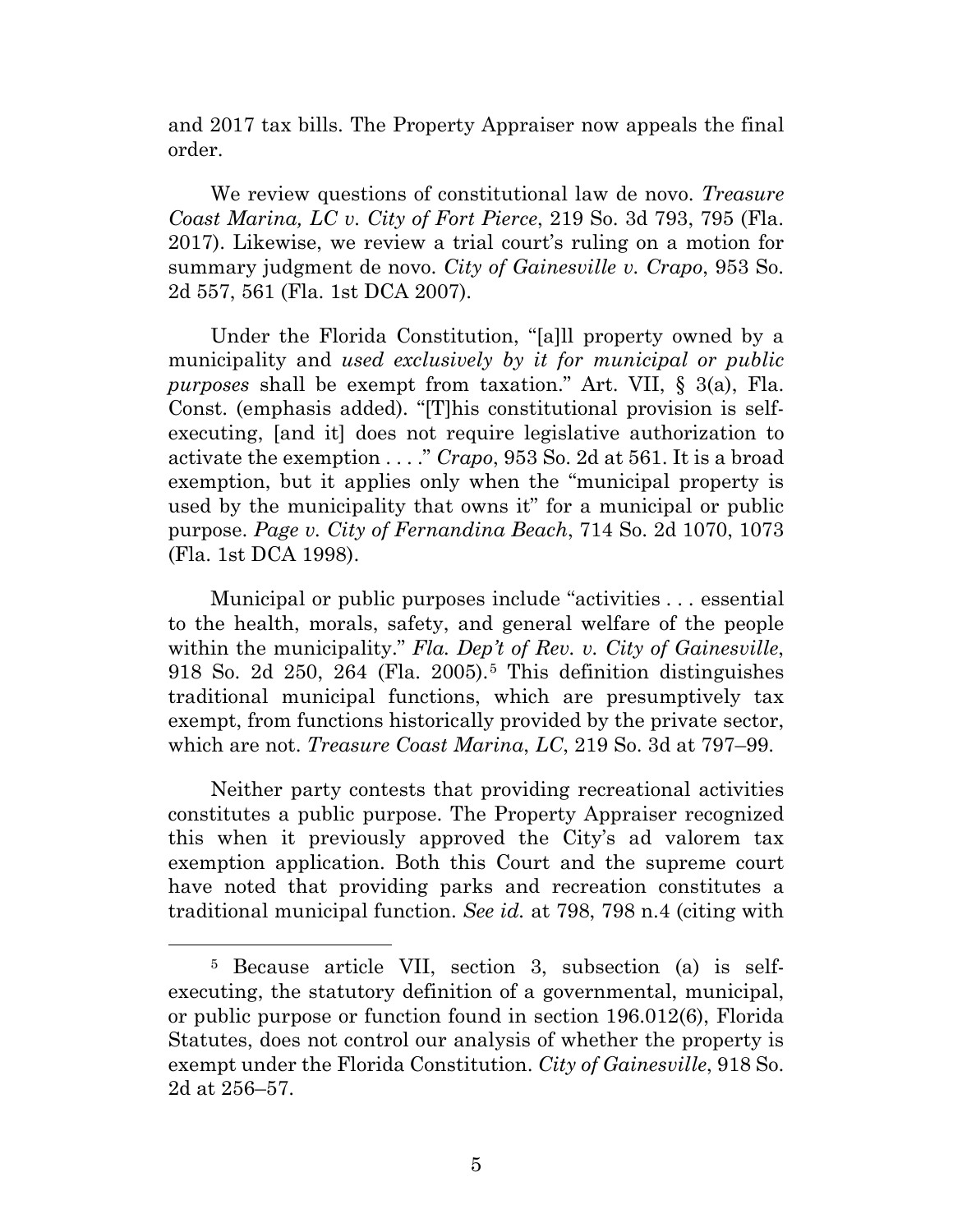approval *Zingale v. Crossings at Fleming Island Cmty. Dev. Dist.*, 960 So. 2d 20, 25 (Fla. 1st DCA 2007)). And "Florida courts have repeatedly recognized that . . . recreational activities, such as golf . . . are sufficiently essential recreational activities that support application of the constitutional exemption." *Id.* at 801. In stating this, the supreme court specifically noted this Court's decision in *Zingale*, which held that municipal-owned golf courses that are "open to the public and [that are] *not operated for profit*" serve a municipal or public purpose and are exempt from ad valorem taxation "notwithstanding that [the property] is operated by a management company." 960 So. 2d at 26 (emphasis added) (citing *Sun 'N Lake of Sebring Improvement Dist. v. McIntyre*, 800 So. 2d 715, 723 (Fla. 2d DCA 2001)).

In *Zingale*, a Community Development District<sup>[6](#page-5-0)</sup> purchased property, which included a golf course, bar, restaurant, and pro shop, that had previously been run as a private venture. *Id.* at 23. The District charged the public a monthly fee to use the facilities. Id. The District's Board set the user fee, and the proceeds generated by the fee supported the operation and maintenance of the facilities and to pay off the District's debt. *Id.* The District hired a management company to run the day-to-day operations of the golf facilities. *Id.* The management company hired all staff that worked at the golf course, reported to the District's Board, and implemented the Board's policies. *Id.* The golf course remained a not-for-profit venture despite being run by a for-profit company. *Id.* This Court held the District's golf course was exempt from ad valorem taxation because it effectively functioned as a park. *See id.* at 26.

Here, the situation is markedly different. Tiger Point is entitled to the profits generated by its operation of the property. And, importantly here, Tiger Point bore the risk of any financial losses; losses which had been significant when the City managed the golf course and related facilities. A municipal-owned golf course, even if open to the public, is not used *exclusively* for a municipal or public purpose when it is operated by a private

<span id="page-5-0"></span><sup>6</sup> This Court treated the District as a municipality for ad valorem tax purposes. *Zingale*, 960 So. 2d at 24.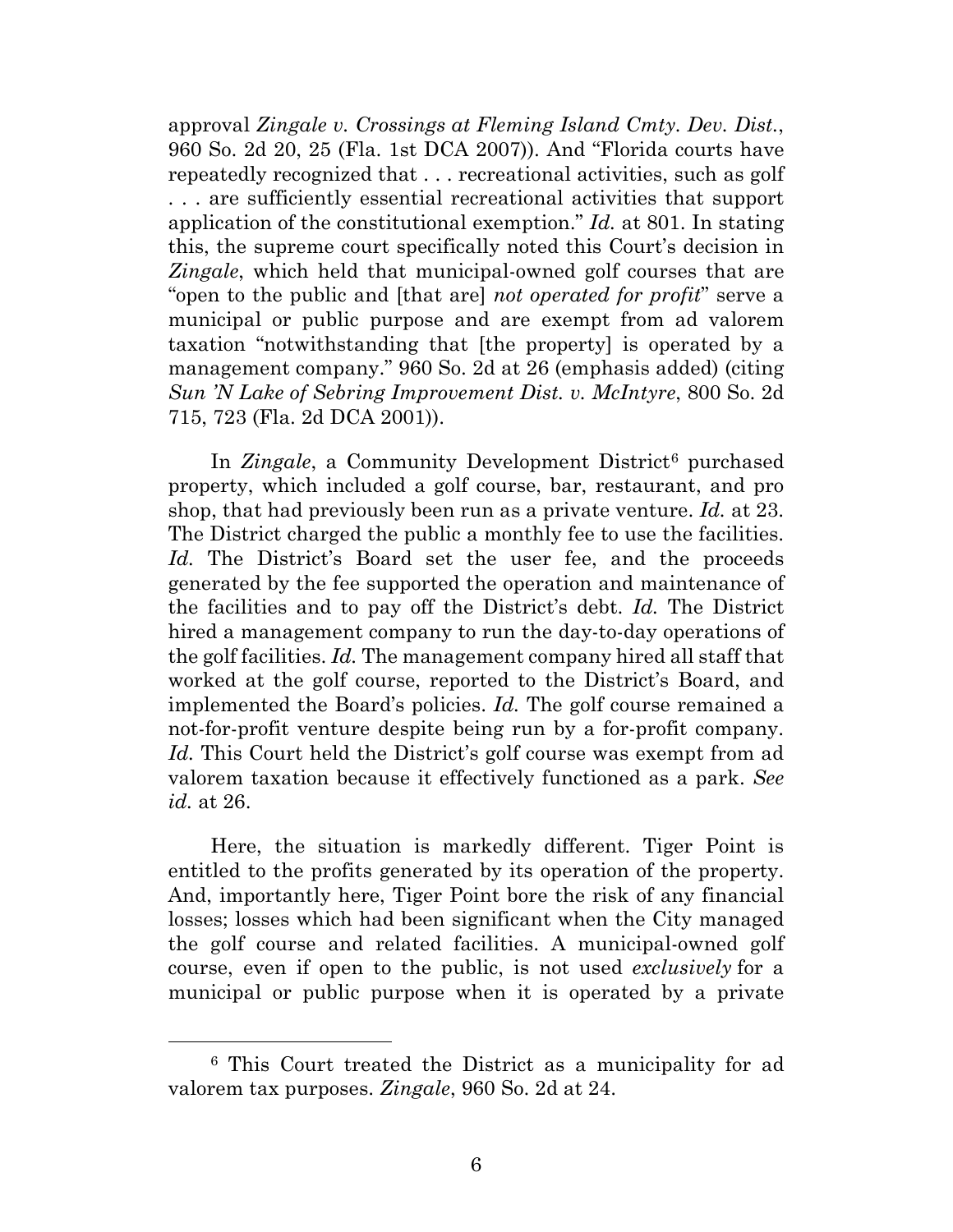company that retains the profits generated from its use of the property. *Cf. Zingale*, 960 So. 2d at 26; *see also Sun 'N Lake of Sebring Improvement Dist.*, 800 So. 2d at 723 ("It is possible that a golf course . . . owned by a municipality and held open to the public, *and not operated in conjunction with a for-profit business*, may serve an exclusively public purpose." (emphasis added)). Tiger Point was entitled to retain *any* profits generated from its management of the golf course and related facilities, after paying the City an annual fee. Given Tiger Point's ability to retain the profits generated by the golf course and related facilities, the property was not used exclusively for a municipal or public purpose. Art. VII, § 3(a), Fla. Const.

Because we hold that the property was not used exclusively for a municipal or public purpose, we need not decide whether the agreement between the City and Tiger Point was, in substance, a lease. *See Greater Orlando Aviation Auth. v. Crotty*, 775 So. 2d 978, 981 n.2 (Fla. 5th DCA 2000). Thus, we need not determine whether to apply the governmental-governmental test, which Florida courts have historically applied to government property leased to private parties, to determine the tax-exempt status of the property. *E.g.*, *Crapo*, 953 So. 2d at 564.

But those cases are instructive as they establish that Florida courts are hesitant to allow municipal-owned property to gain taxexempt status when a private actor operates the property and retains the profits from its use of the property. *Walden v. Jones*, 326 So. 2d 425, 433 (Fla. 1975) ("[A]ll privately used property bears a tax burden in some manner and this is what the Constitution mandates."); *Volusia Cnty. v. Daytona Beaching Racing and Recreational Facilities Dist.*, 341 So. 2d 498, 502 (Fla. 1976) ("The Corporation exists in order to make profits for its stockholders and uses the leasehold to further that purpose. This use is determinative: 'It is the utilization of leased property from a governmental source that determines whether it is taxable under the Constitution.'" (quoting *Straughn v. Camp*, 293 So. 2d 689, 695 (Fla. 1974))); *Sebring Airport Auth. v. McIntyre*, 642 So. 2d 1072, 1073–74 (Fla. 1994) (rejecting the claim that a private lessee of government property using the property to further a public purpose was exempt from ad valorem taxation because it was operating for profit); *Crapo*, 953 So. 2d at 564 (holding that a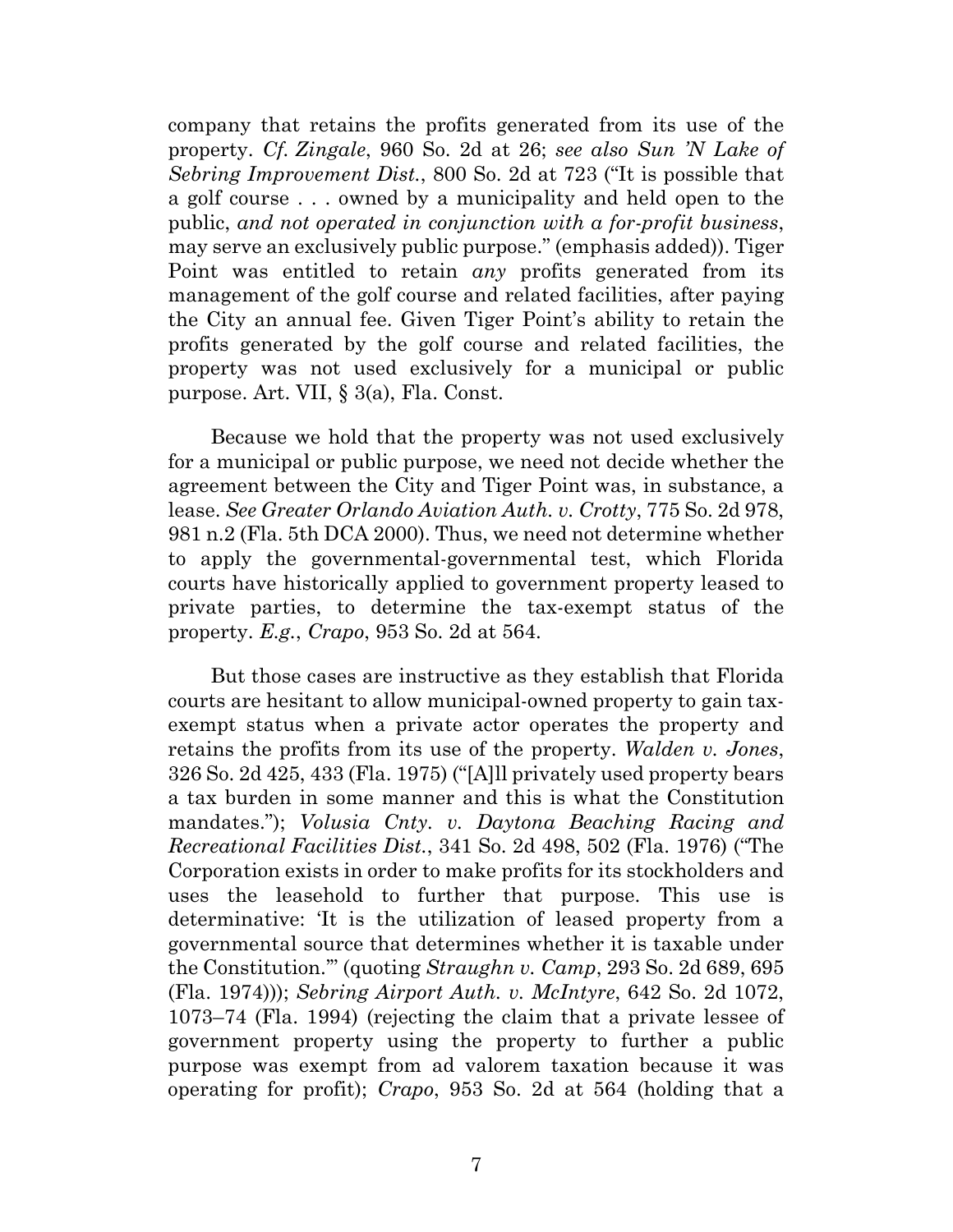municipality's leasing of space on telecommunications towers to a private company that then sold telecommunications services to customers for a profit did not serve a municipal or public purpose); *Turner v. Concorde Props.*, 823 So. 2d 165, 166–67 (Fla. 2d DCA 2002) (holding that a government-owned golf course that remained open to the public did not qualify for ad valorem tax exemption because it was operated by a for-profit business).[7](#page-7-0)

Contrary to the dissent's erroneous assertions, nothing about this Court's holding suggests that municipal-owned properties *always* risk losing their ad valorem tax-exempt status whenever municipalities contract with private, for-profit property management companies. Under this decision, a municipality may enter an agreement with a private company whereby the municipality pays the company a fee to manage the municipality's property—and the private management company can generate profits under that agreement by collecting a management fee without running afoul of article VII, section 3, subsection (a) of the Florida Constitution.

But here, the City did more than enter a contract for Tiger Point to manage the golf course and related facilities. The City converted the property to a *private* commercial enterprise. *Cf. Islamorada, Vill. of Islands v. Higgs*, 882 So. 2d 1009, 1011 (Fla. 3d DCA 2003) (holding that a municipal-owned marina was tax exempt where the *municipality* earned a profit from *the municipality's* operation of the marina). Under the agreement, Tiger Point bore *all* the commercial risks and stood to gain *all* the profits generated by the property after paying the City, what amounted to, an annual user-fee. Tiger Point's use of the golf course and related facilities for its own commercial, profit-making

<span id="page-7-0"></span><sup>7</sup> Even if this Court were compelled to apply the governmental-governmental test in this case, the property would still be subject to ad valorem taxation because Tiger Point utilized the property with for-profit aims. *Concorde Props.*, 823 So. 2d at 167 ("[T]he operation of a golf course by a for-profit business falls within the definition of the governmental-proprietary operation, which is, by definition, not a 'public purpose' and is not entitled to an ad valorem tax exemption . . . .").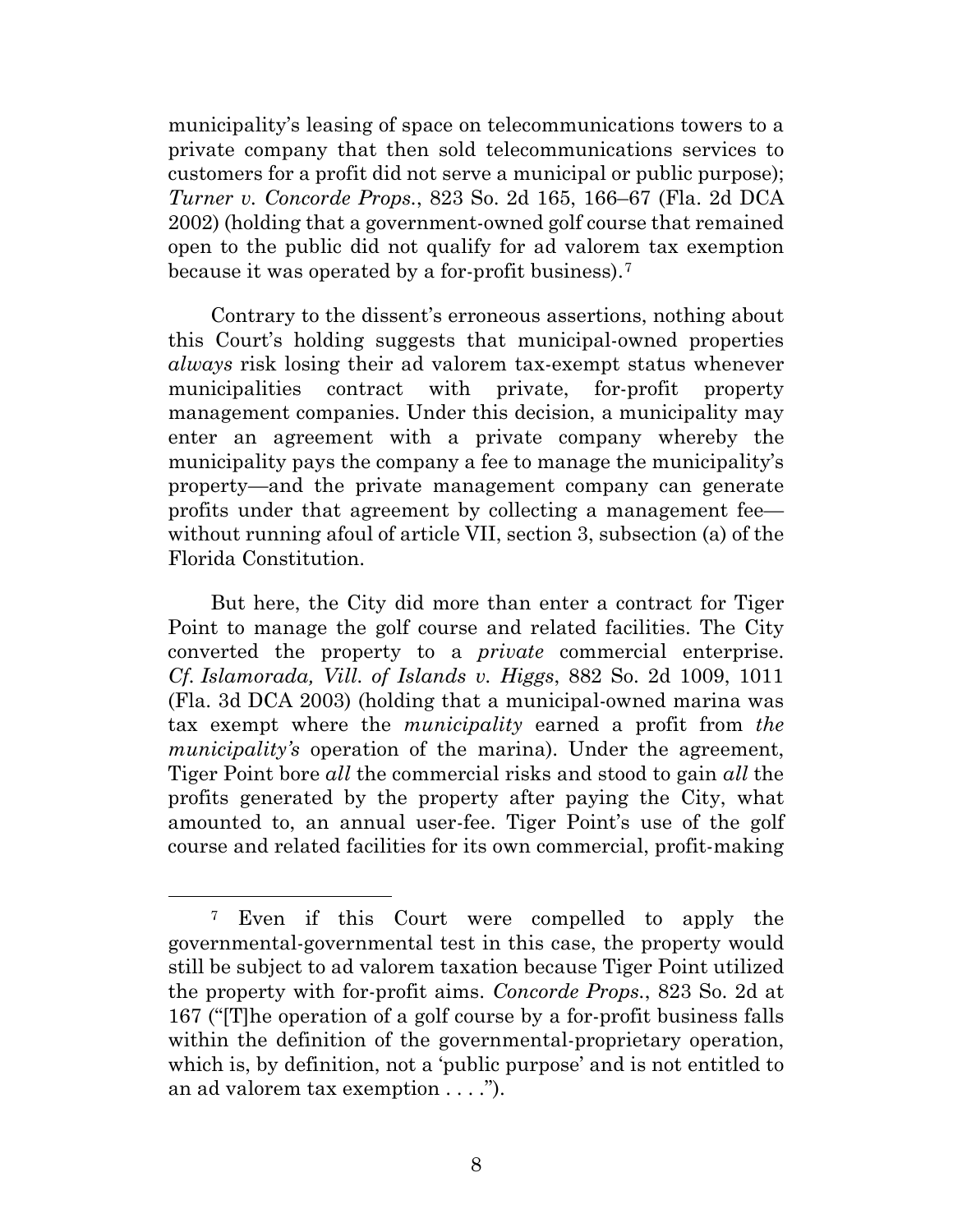ventures are not "essential to the health, morals, safety, and general welfare of the people within the municipality." *City of Gainesville*, 918 So. 2d at 264. And thus the property was not exclusively used for a municipal or public purpose.<sup>[8](#page-8-0)</sup>

Because the City allowed Tiger Point to retain profits generated by the City's golf course and related facilities, the City did not use those properties exclusively for a municipal or public purpose. Thus, the City was not entitled to ad valorem tax exemptions for the golf course and related facilities.

We REVERSE the trial court's order and REMAND the case to the trial court to issue a final judgment in the Property Appraiser's favor.

TANENBAUM, J., concurs; MAKAR, J., dissents with opinion.

*Not final until disposition of any timely and authorized motion under Fla. R. App. P. 9.330 or 9.331***.**

\_\_\_\_\_\_\_\_\_\_\_\_\_\_\_\_\_\_\_\_\_\_\_\_\_\_\_\_\_

\_\_\_\_\_\_\_\_\_\_\_\_\_\_\_\_\_\_\_\_\_\_\_\_\_\_\_\_\_

<span id="page-8-0"></span><sup>8</sup> While not necessarily the subject of this appeal, this conclusion is especially true of the club house and pro shop. *See Sun 'N Lake of Sebring Improvement Dist.*, 800 So. 2d at 723 ("Although the operation of a pro shop and restaurant would not seem to serve an exclusively public purpose, we do not foreclose such a finding upon remand. Our record does not reflect... whether they are operated in conjunction *with a for-profit business*." (emphasis added)); *see also Greater Orlando Aviation Auth.*, 775 So. 2d at 981 ("The question here is whether the [municipally owned, privately operated] hotel property provides for the comfort, convenience safety, and happiness of the citizens of  $[the city] \ldots [I]$ t does not... $[T]$ he hotel's purpose was to make a profit . . . . The city might just as well have opened a pizzeria." (footnotes omitted)).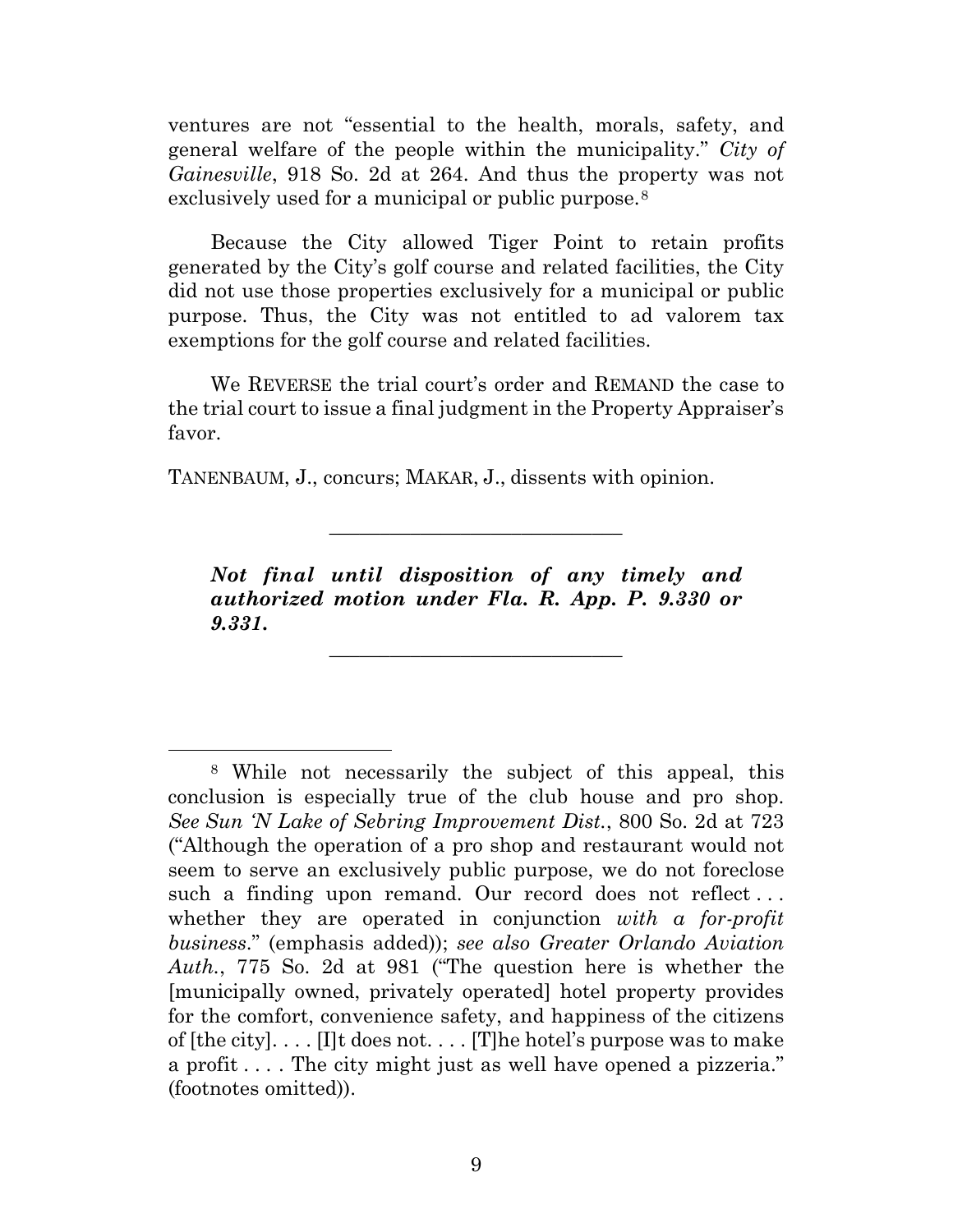MAKAR, J., dissenting.

This property tax case presents an important question: Does a city's golf course and its 19th hole serve a public purpose? At issue is Santa Rosa County's attempt to tax the real property owned by the City of Gulf Breeze, Florida, that is used as an 18 hole golf course with a clubhouse sporting the usual amenities: a bar, a restaurant, and a pro shop.<sup>[1](#page-9-0)</sup>

In 2012, the City purchased the golf course, dubbed the "East Course," which consists of about a dozen puzzle-like pieces of conjoined City-owned real properties that snake through primarily residential neighborhoods near the Gulf Coast. The East Course adjoined a sibling golf course, the "West Course," also owned by the City, but the latter was shuttered in late 2013 due to severe hurricane damage and used thereafter as area for wastewater management and storm water drainage; the East Course is also used for these purposes due to its proximity to the city's wastewater treatment facility.

Up until this litigation, the City had taken advantage of the exemption from ad valorem taxation for municipal property used for a public purpose set out in our state constitution. *See* Art. VII, § 3(a), Fla. Const. ("All property owned by a municipality and used exclusively by it for municipal or public purposes shall be exempt from taxation."). In tax years prior to 2015, both the East and West

<span id="page-9-0"></span><sup>&</sup>lt;sup>1</sup> Golf course amenities such as these are oftentimes referred to as the 19th hole. *See Nineteenth Hole*, Wikipedia (Jan. 5, 2022, 4:21 PM), https://en.wikipedia.org/wiki/Nineteenth\_hole ("In golf, the nineteenth hole is a slang term for a pub, bar, or restaurant on or near the golf course, very often the clubhouse itself. A standard round of golf has only eighteen holes of play. An alternate term for a bar is a 'watering hole;' thus, by extension, continuing the day after 18 holes of golf at a watering hole makes the bar a 'nineteenth hole.'"); *see also* Parker B. Potter, Jr., *A Good Piece of Paper Spoiled: An Eighteen-Hole Round-Up of American Hole-in-One Jurisprudence*, 2 DePaul J. Sports L. & Contemp. Probs. 135, 192 n.266 (2004) ("Many golf courses have an eating (or drinking) facility located just off the eighteenth green, and a fair number of those establishment bear the name 'nineteenth hole.'").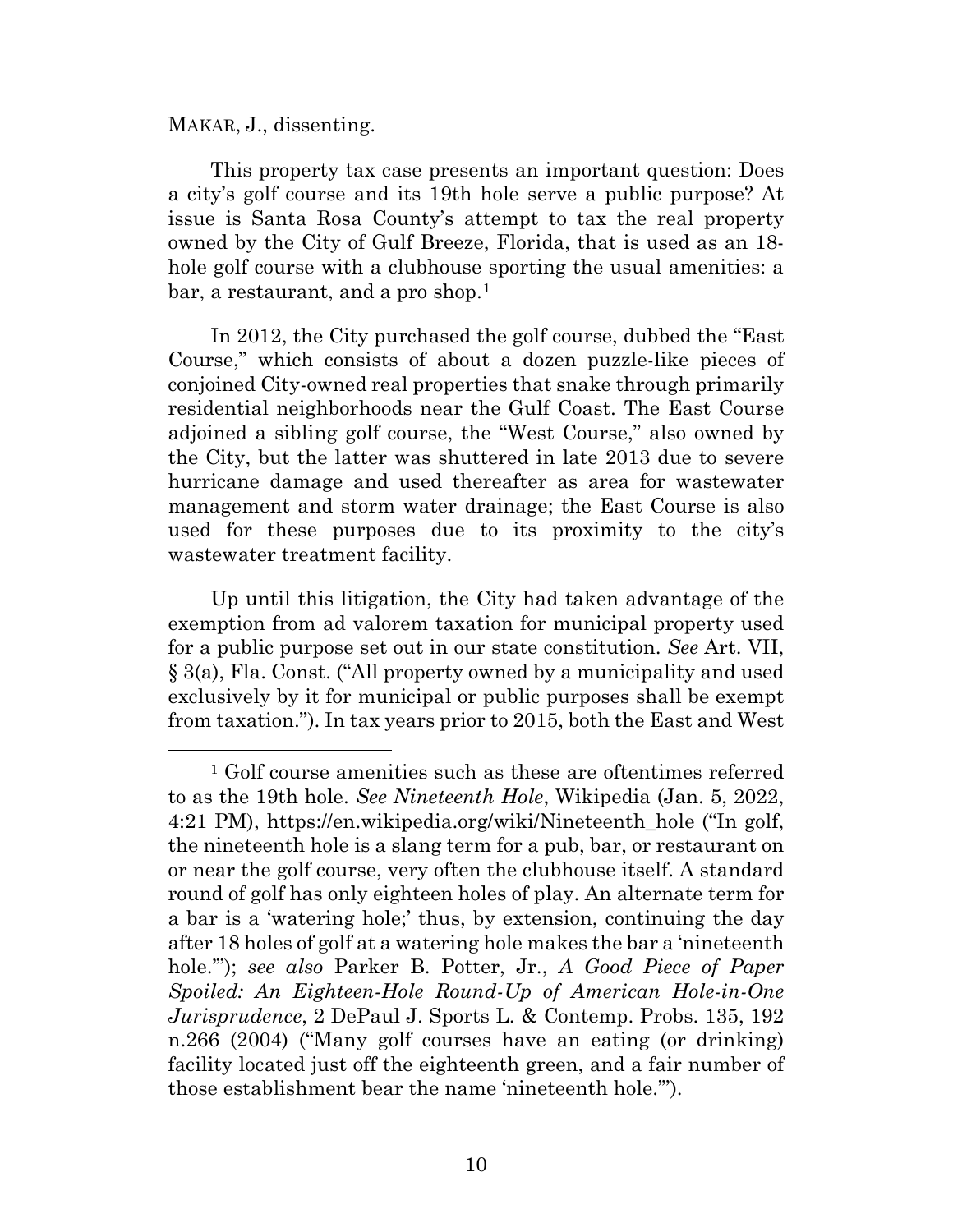Courses were deemed exempt from taxation due to their recreational uses as golf courses. The West Course's conversion to entirely wastewater and storm water drainage use rendered it non-taxable on that basis and is not at issue in this litigation.

The City itself initially managed the operation of the East Course and its facilities, but lost money for two years in a row, prompting it to enter a management agreement in 2015 with a professional golf management company, Integrity Golf,<sup>[2](#page-10-0)</sup> to oversee day-to-day operations of the course, known formally as the Tiger Point Golf and Country Club. The property appraiser for Santa Rosa County had deemed the East Course exempt while it was owned and operated by the City; he changed course, however, after the City entered the management agreement, claiming it was in reality a lease of the property with a for-profit company. At that point, the property appraiser attempted to tax the East Course property but was unsuccessful before the value adjustment board and the circuit court in two consecutive tax years. The circuit court entered a detailed order as to both years, concluding that the management agreement was not a lease of the real property, that the City continued to own and control all operations on the property, and that the golf course, along with its bar, restaurant, and pro shop, served a public purpose.

Everyone agrees that providing recreational facilities on cityowned property, such as a golf course, is a valid public purpose to which the exemption from ad valorem taxation applies. My colleagues, however, conclude that the East Course properties are not used exclusively for such a public purpose simply because Integrity Golf is entitled to potentially earn a profit from its management of the golf course and its related facilities under the terms of the management agreement; they conclude that the City thereby loses its entire tax exemption solely on this basis without addressing whether the management agreement is a lease.

I disagree for a few reasons. First off, the City maintained title and control over the East Course and its operations during the tax

<span id="page-10-0"></span><sup>2</sup> Integrity Golf also manages two Orlando golf courses (Eagle Creek Golf Club and Metro West Golf Club) and one in Tallahassee (Capital City Country Club).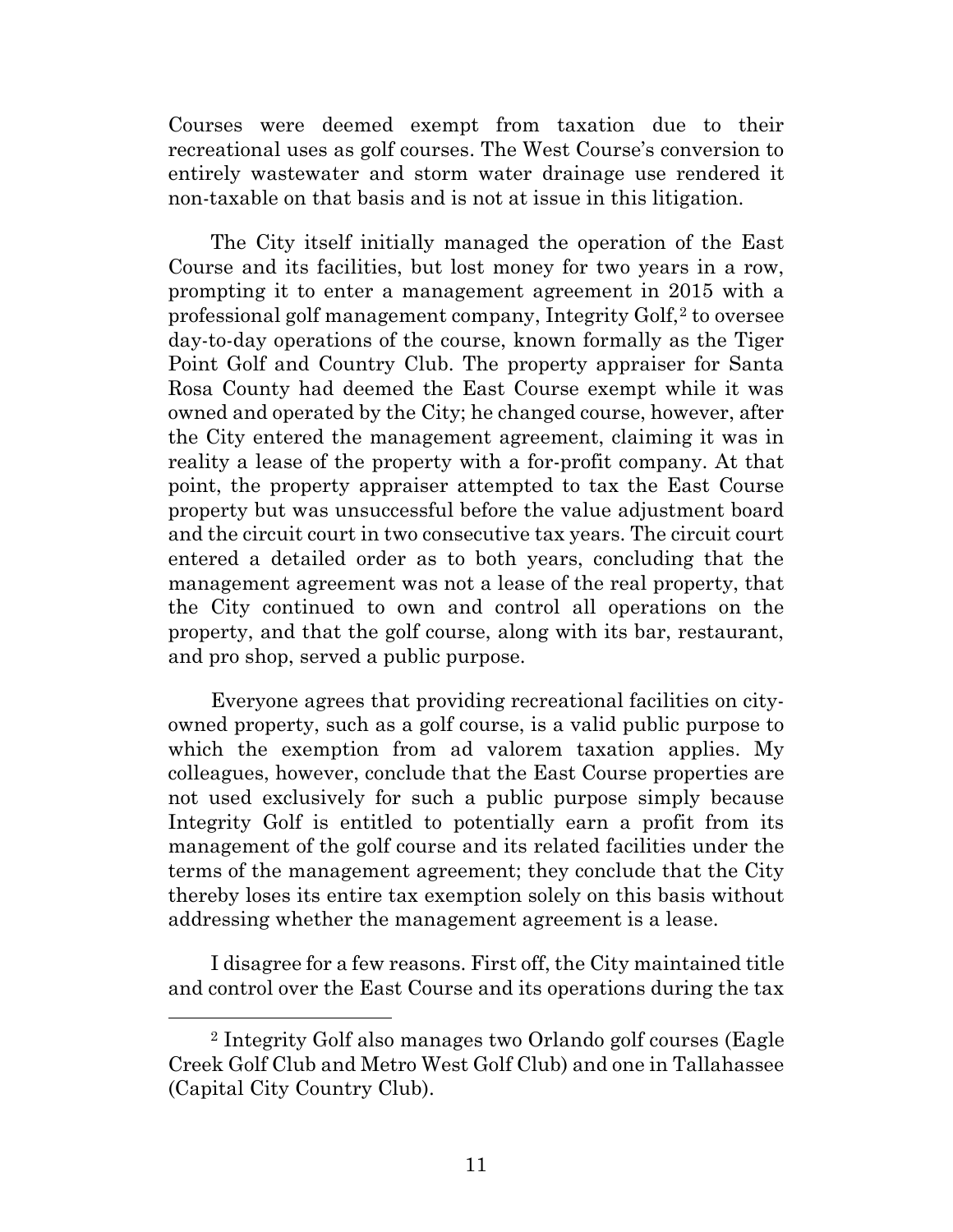years in question; that's the nature of the specific overarching management agreement at issue. Based on precedent, a cityowned, privately-managed golf course is entitled to the exemption. *Zingale v. Crossings at Fleming Island Cmty. Dev. Dist.*, 960 So. 2d 20, 24–25 (Fla. 1st DCA 2007) (upholding exemption for golf course, swimming pools, tennis courts, and playgrounds operated under management agreement).[3](#page-11-0) The golf course itself in *Zingale*  was not a for-profit venture, but the day-to-day management was handled by a private management company that did its own hiring of managers and employees, reported directly to the district, and was charged with implementing district policy. *Id.* at 23.

Unlike a *lease* of the real property to an independent for-profit company, the *management agreement* here shifted no ownership or proprietary rights to Integrity Golf, and it did not transform or alter the ownership or control of the City-owned property; instead, the City retained ultimate control of its real property as well as the golf course operations themselves. As such, no constitutional, statutory, or caselaw precedent supports taxation; and the "governmental-governmental" and "governmental-proprietary" distinction does not apply because a lease is not involved. *See generally Treasure Coast Marina, LC v. City of Fort Pierce*, 219 So. 3d 793, 799 n.6 (Fla. 2017) ("Tax exemptions for private *leasehold*  interests in municipally owned property are subject to a stricter test known as the 'governmental-governmental' standard." (emphasis added)); *Sebring Airport Auth. v. McIntyre*, 642 So. 2d 1072, 1074 (Fla. 1994) ("A governmental-proprietary function occurs when a nongovernmental *lessee* utilizes governmental property for-proprietary and for-profit aims." (emphasis added)).

The 63-page "Agreement for Operation and Management of the Tiger Point Golf and Country Club" is a detailed franchise-like agreement limited solely to the management of golf course operations without any possessory and related rights (such as the right to exclude) that leaseholds entail; it specifically says Integrity leases nothing and has no tenancy or proprietary

<span id="page-11-0"></span><sup>3</sup> The decision was quashed but only "on the issue of property appraiser standing." *Crossings at Fleming Island Cmty. Dev. Dist. v. Echeverri*, 991 So. 2d 793, 803 (Fla. 2008).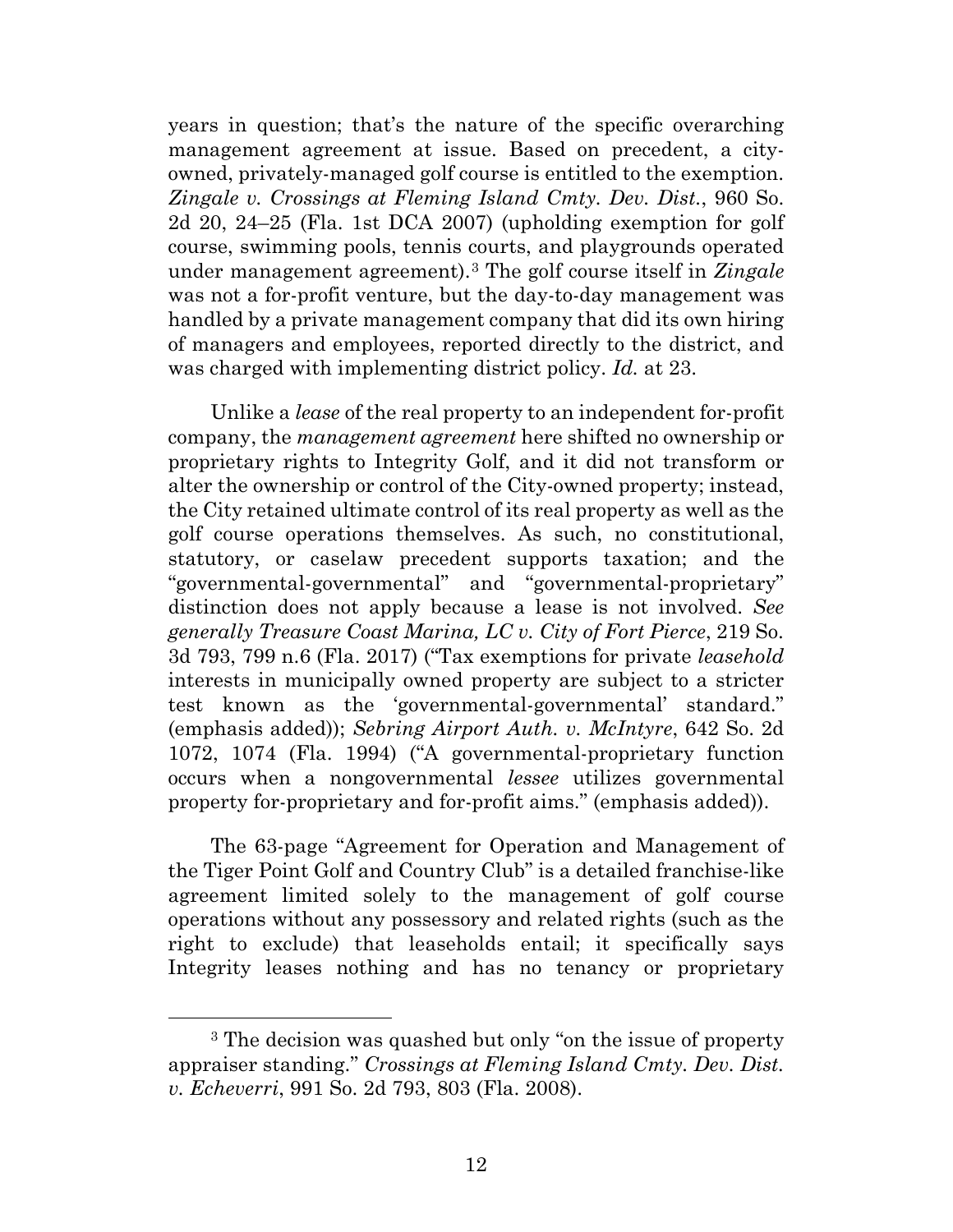interests in the City's property. It is remarkably detailed and transparent as to all financial and operational responsibilities (which would not be the case with a lease or the private financial records of a lessee) including Integrity's mandatory compliance with public records law, a requirement governing state, county, and municipal records—not private records. It is a straightforward and prototypical management agreement; it is not a wolf (i.e., lease) dressed in sheep's clothing.

The outcome, of course, is different if a city *leases* and turns over possession and control of its property to a private company that *independently* operates a golf course and its related facilities, thereby resulting in the loss of the property's exemption from ad valorem taxation; the same would be true with the *sale* of municipal property to a private owner.[4](#page-12-0) But no precedent exists for the proposition that a plenary management agreement like the one at issue is legally sufficient to annul the tax exemption for municipally owned and controlled real property used for a valid public purpose, such as a golf course.

Notwithstanding the legal and operational distinctions between management agreements and leases, the property appraiser claims that a city may *never* outsource the management of *any* city-owned facilities such as a swimming pool, a golf course, or a marina to a for-profit company, even if it saves taxpayer dollars, because it amounts to a per se violation of article VII, section 3(a) of the state constitution. But that is a position no Florida court has adopted until now; if it was the law, a wide array of management agreements, by which private companies provide services to municipalities, would be endangered. Moreover, the property appraiser concedes that "the *City's* operation of the golf course facilities in 2013-2015 was a valid municipal purpose." The

<span id="page-12-0"></span><sup>4</sup> Indeed, the East Course was sold to Capstone Golf II, LLC, on February 26, 2021, excluding the property where the restaurant, bar, and pro shop are located, which was sold on that date to Tiger Point Real Estate, LLC. Presumably, the real properties at issue will now be subject to ad valorem taxation because they are no longer City-owned nor subject to the City's control.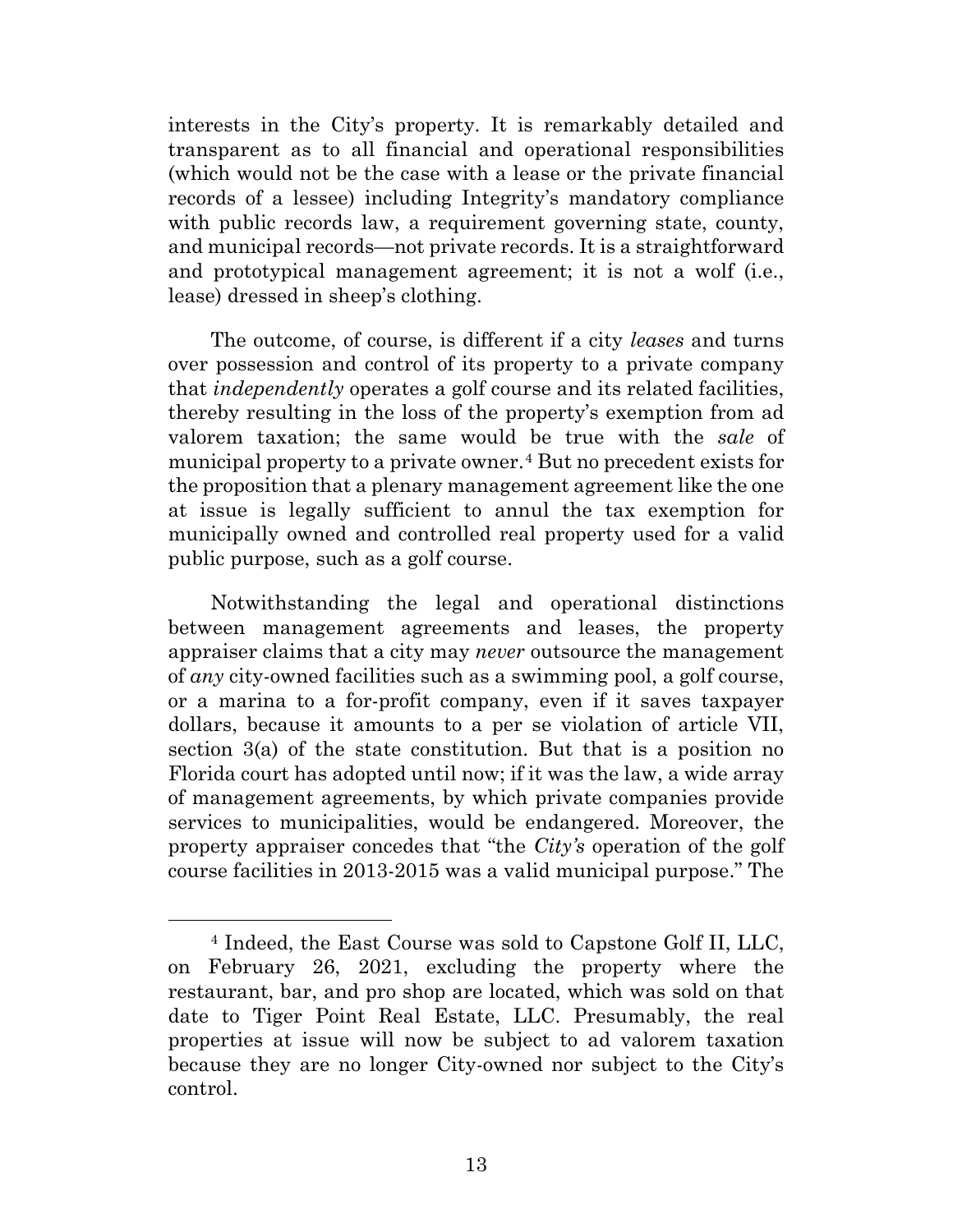golf course, driving range, maintenance facilities, and clubhouse (with a bar, restaurant, and pro shop) were (and continue to be) serving the same unified public purpose. That a private entity manages the day-to-day business operations doesn't change that the City owns and controls the real property and the ongoing business operations under the terms of the management agreement.

Second, the potential for Integrity Golf to make money (i.e., profit from its management services) pursuant to the management agreement is immaterial where title, use, and control of municipal property, facilities, and operations remain in the City's hands. Private companies exist to generate revenues in excess of costs to make a return on their investments, i.e., profits; if they fail to do so, they cease to exist. Every management agreement—whether with a city or otherwise—has as one of its key features the ability of the management company to make ends meet and to, hopefully, make a profit; they typically are not in business for eleemosynary or philanthropic reasons.

The ability to make money (call it profit) does not, in and of itself, invalidate a tax exemption involving a management agreement; it is not a per se illegal litmus test. Instead, it is only when a *lease* of municipal property is entered with a private, forprofit entity, that the caselaw raises a red flag. *See, e.g.*, *Page v. City of Fernandina Beach*, 714 So. 2d 1070, 1076–77 (Fla. 1st DCA 1998) ("When a city operates a marina it owns, marina property it has *not leased* to a nongovernmental entity is exempt from ad valorem taxation . . . But operating a marina partakes of no aspect of sovereignty and does not warrant an exemption for a marina *leased* to a nongovernmental operator *seeking profits*." (emphases added)); *Treasure Coast Marina*, 219 So. 3d at 799 ("Due to the *lease* to a private operator, the First District [in *Fernandina Beach*] held that the marina was not entitled to a tax exemption." (emphasis added)); *Volusia Cnty. v. Daytona Beach Racing & Recreational Facilities Dist.*, 341 So. 2d 498, 502 (Fla. 1976) (holding that property leased from a municipality and used to generate a profit was not exempt from ad valorem taxation); *Turner v. Concorde Props.*, 823 So. 2d 165, 166 (Fla. 2d DCA 2002) (finding that a golf course operated by a for-profit company on property which it leased from the City was subject to ad valorem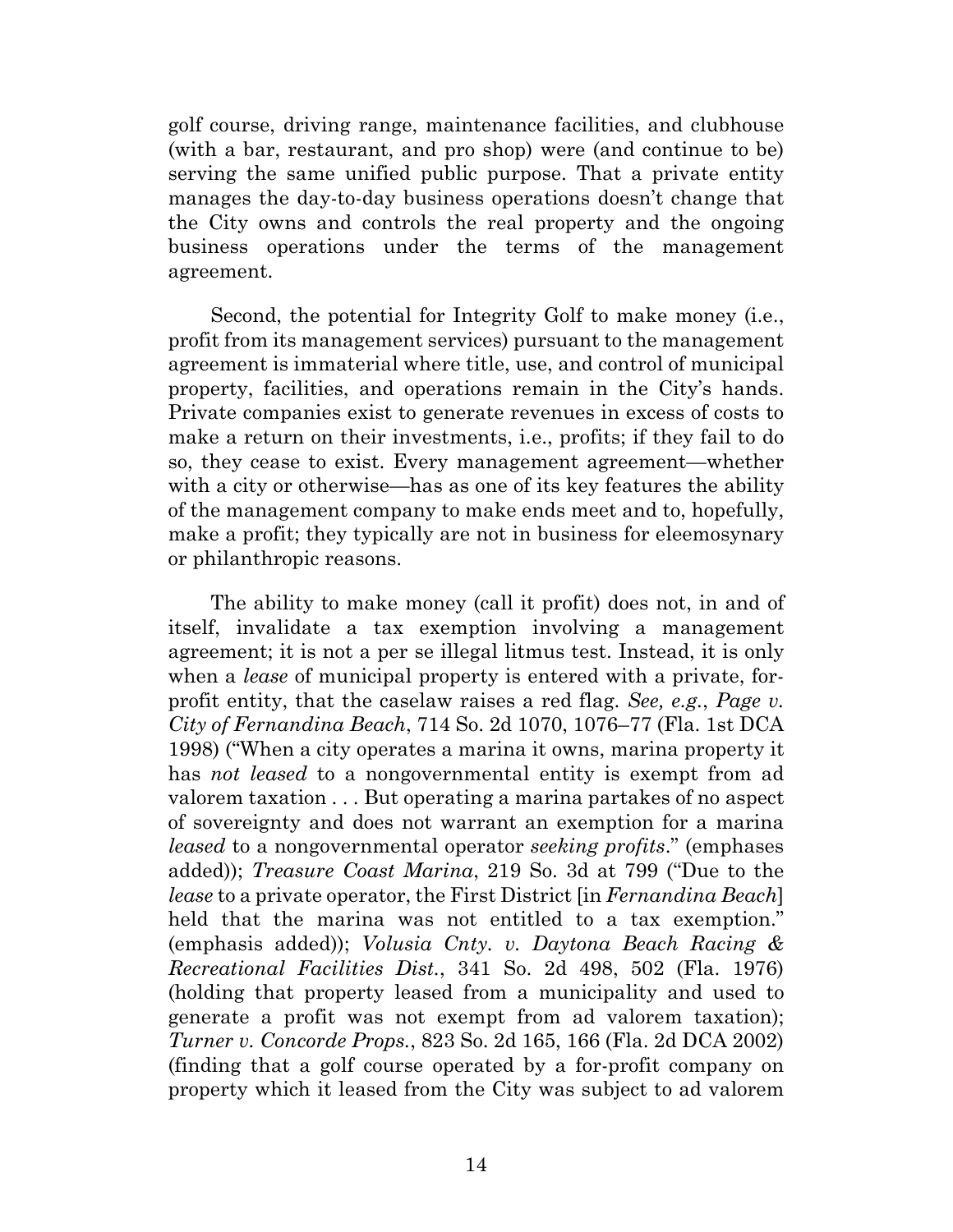taxation). Profiting from the control, possession, and use of leased city property is quite different from making money, even profits, from the management of a city-owned and controlled recreational amenity.

The trial court concluded that the management agreement is not a lease; for all practical purposes, that should end the inquiry. The property appraiser, however, points to the Second District's decision in *Sun 'N Lake of Sebring Imp. Dist. v. McIntyre*, 800 So. 2d 715 (Fla. 2d DCA 2001), as support for the notion that whenever a city-owned recreational facility is operated in "conjunction" with a for-profit company that invalidates the city's tax exemption. But the court in *Sun 'N Lake of Sebring* didn't decide anything; instead, it held that it lacked sufficient detail in the appellate record to assess whether the golf course, tennis courts, pro shop, and restaurant at issue in that case served an exclusively public purpose and remanded for further factual development. *Id.* at 723. In dicta, it ruminated that "[i]t is possible that a golf course or tennis courts, owned by a municipality and held open to the public, and not operated *in conjunction with* a for-profit business, may serve an exclusively public purpose." *Id.* (emphasis added). It didn't explain what the italicized phrase meant, but it did cite a Florida case, *City of Fernandina Beach*, one involving a *lease* with a private for-profit business, thereby strongly suggesting it was referring to situations involving leases. *Id.* For these reasons, *Sun 'N Lake of Sebring* does not advance the property appraiser's position.

Third, the only components of East Course operations that raise a legal question are the bar, restaurant, and pro shop, all located in the clubhouse.<sup>[5](#page-14-0)</sup> In a footnote in his initial brief, the property appraiser says that "the portions of the clubhouse used

<span id="page-14-0"></span><sup>&</sup>lt;sup>5</sup> It bears noting that the property appraiser was required to specifically identify the parcels of property to which he was denying an exemption. The notice of disapproval of tax exemption, however, does not include the parcel on which the clubhouse, with its bar, restaurant, and pro shop, are located (Parcel 32-2S-28- 0000-00**450**-0000). For this reason, it is unclear how this litigation extends to that parcel.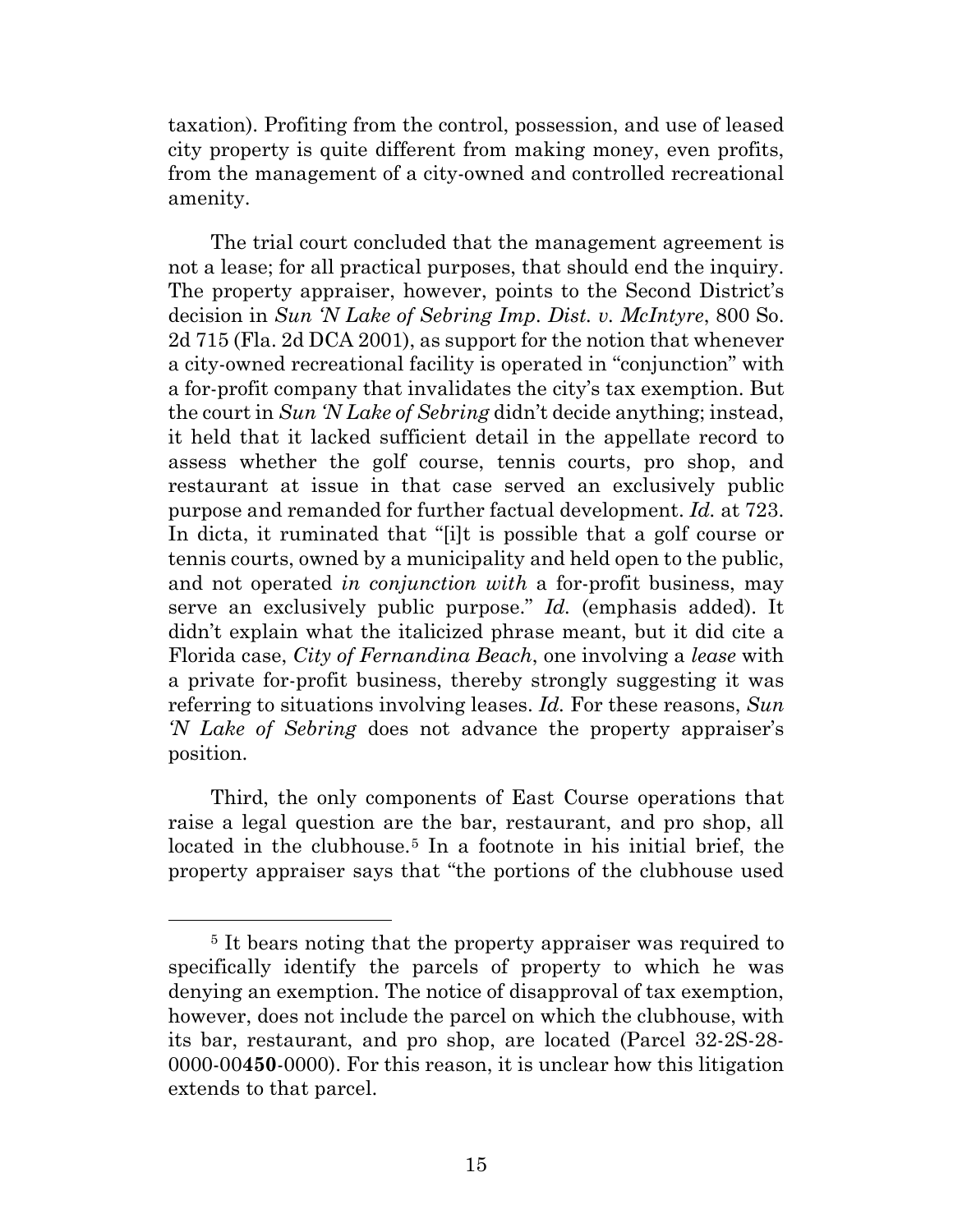as a bar, restaurant, and pro shop" cannot be deemed proper municipal or public purposes, yet no tax was sought on such portions in 2013-2015, prior to the City's hiring of Integrity Golf to manage its business operations.

No court has directly addressed whether these types of facilities can serve a public purpose as affiliated golf course amenities. *Zingale* did not involve the bar, restaurant, or pro shop, only the golf course itself. 960 So. 2d at 22.[6](#page-15-0) And the Second District in *Sun 'N Lake of Sebring* left the question open. 800 So. 2d at 723.[7](#page-15-1)

Here, the trial court addressed this point, noting that although a stand-alone restaurant or golf equipment store would not typically serve a public purpose, the context is different when they are subsumed within and merely incidental to the overall public purpose of the golf course experience. As the trial court succinctly and persuasively concluded:

The Court acknowledges that a question arises as to whether the property on which the restaurant and golf shop sit could be subject to taxation. Using the [*Treasure Coast Marina, LC v. City of Fort Pierce*, 219 So. 3d 793, 794 (Fla. 2017)] analysis the Court finds that the restaurant and golf shop are owned and operated by the City and they are open to the public. The dispute, though, is whether the restaurant and golf shop serve a traditional municipal function. Standing in isolation neither a restaurant nor a golf shop would ordinarily

<span id="page-15-0"></span><sup>6</sup> It appears that the trial court's ruling against the district as to the bar, restaurant, and pro shop was not cross-appealed, but it is also unclear whether those amenities were subject to *leases* with for-profit companies or not; no mention is made that a management agreement was in place for their operations.

<span id="page-15-1"></span><sup>7</sup> The court said that "[a]lthough the operation of a pro shop and restaurant would not seem to serve an exclusively public purpose, we do not foreclose such a finding upon remand." *Sun 'N Lake of Sebring*, 800 So. 2d at 723 (noting that the record does not indicate how closely these facilities are tied to the golf course).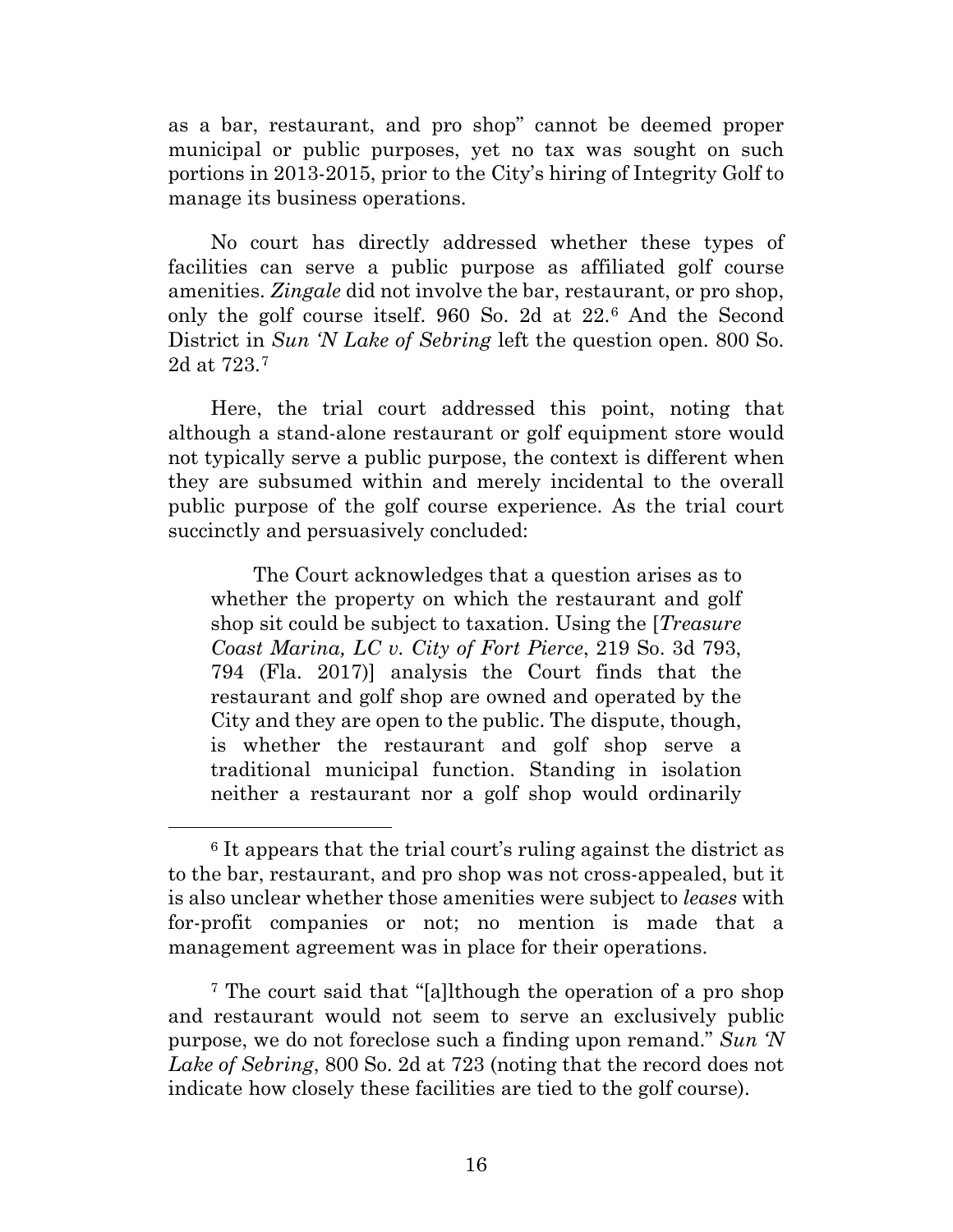serve a traditional municipal function. However, in this case, these facilities do not stand alone and are operated as accessories to the golf course. Traditionally, golf courses have included places where customers can buy food and drinks, as well as purchase golf supplies. When located at a golf course, a restaurant operates in conjunction with the golf course and offers patrons services that enhance their golfing experience. Indeed, the primary purpose of why people visit a golf course is recreational, not to eat, drink or shop. Because the restaurant and the golf shop at the golf course cannot be viewed in isolation and are part of the recreational experience the public receives from the particular golf course, the Court finds that the property upon which the restaurant and golf shop sit serves a traditional municipal function.

In *Treasure Coast Marina,* the case the trial court cited, the supreme court rejected an overly narrow application of its precedents that resulted in a marina on city-owned property losing its tax exemptions. 219 So. 3d at 798. In recognizing that a cityowned marina served a public purpose, the court noted that this Court had upheld the operation of a golf course as a proper public purpose. *Id.* (citing *Zingale*, 960 So. 2d at 24–25).

As to incidental use, courts have recognized that municipal property used for a proper municipal or public purpose does not automatically lose its tax-exempt status simply because a portion of the property is dedicated to—or even leased for—incidental or accessory uses. *See City of Tampa v. Walden*, 323 So. 2d 58, 60 (Fla. 2d DCA 1975) (holding that "lands are leased to private entities and operated on a profit basis does not impair the City's right to an ad valorem tax exemption as long as such leaseholds are accessory to the overall public purpose of the park complex and serve a function which could otherwise be accomplished by municipal funds[]"); *cf. City of Gainesville v. Crapo*, 953 So. 2d 557, 564–65 (Fla. 1st DCA 2007) (holding that the private, for-profit use of cellular towers located on city property "was more than incidental to the City's use of the towers for governmental communications" thereby subjecting the leases to ad valorem taxation); *see also Sunny Isles Fishing Pier v. Dade Cnty.*, 79 So.